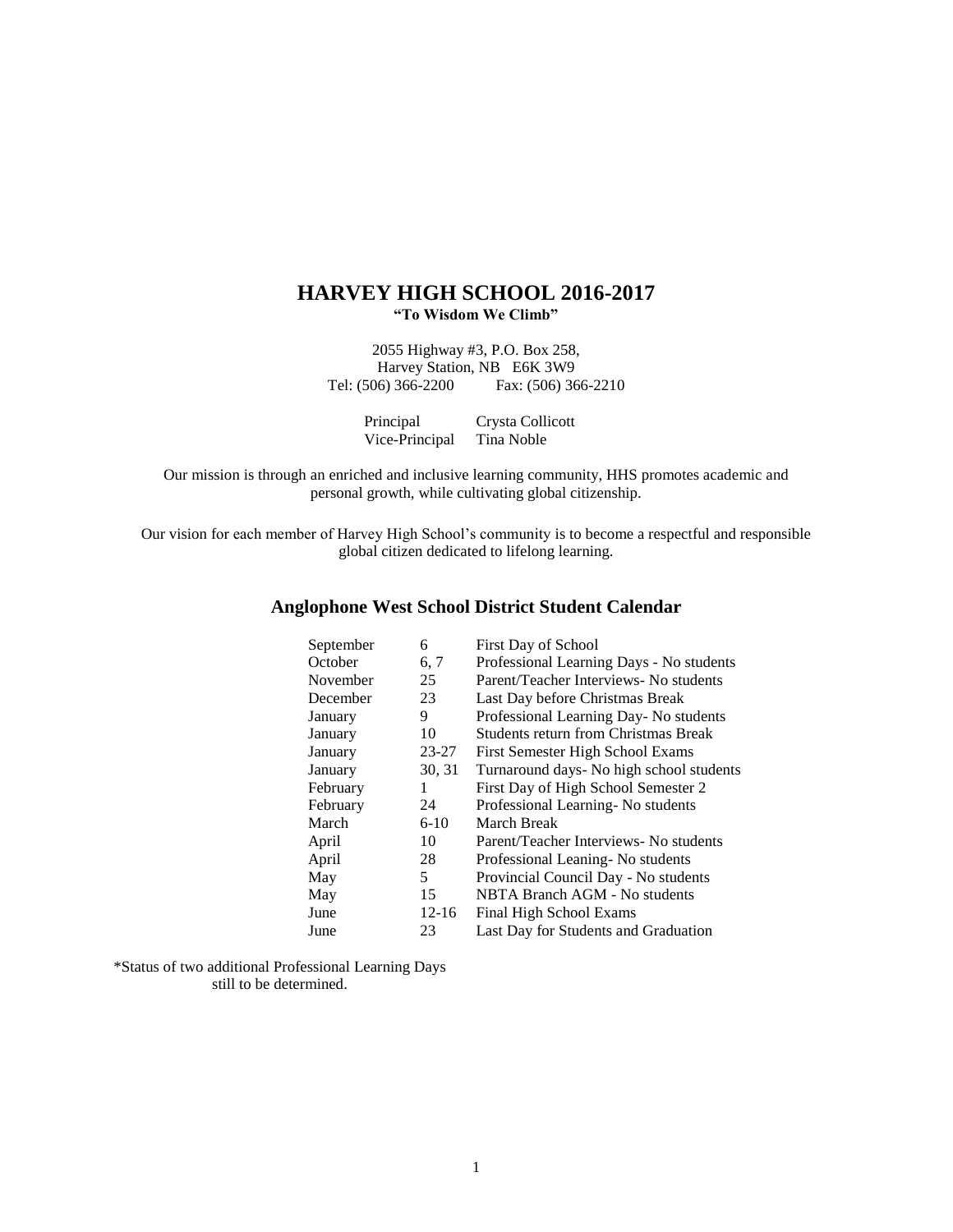# SECTION A- **CODE OF STUDENT CONDUCT**

## **THE RIGHT TO AN EDUCATION**

Student Responsibilities:

- to share in the responsibility for the quality of educational life;
- to be cooperative and attentive in class and at student assemblies;
- to give one's best effort to complete assigned work;
- to come to class prepared with books, materials, and equipment;
- to be on time for class;
- to be in regular attendance;
- to observe school procedures when leaving for an appointment or returning from an absence;
- to respect and contribute to the positive learning environment.

# **THE RIGHT TO BE TREATED WITH RESPECT**

Student Responsibilities:

- to share in the responsibility for the well-being of the student body and school;
- to use language befitting a thoughtful, caring student by avoiding the use of profanity, vulgarisms and other unacceptable language; in particular, students are not to use language having sexual overtones;
- to respect property by taking pride in the school, cleaning up after oneself and others in the school and grounds, reporting damage to school property, keeping lockers neat and tidy, taking care of school texts and library books;
- to show maturity when moving through the halls (avoid running and roughhousing);
- to demonstrate good behaviour in travelling to and from the school;
- to represent the school favourably, with dress and behaviour in extra-curricular activities.

Staff and students at Harvey High School are encouraged to strive towards self-discipline and growth. Key words are *RESPECT* and *RESPONSIBILITY.* Everyone is responsible to behave in a manner that will give evidence of respect.

#### **SAFE SCHOOLS**

Anglophone West School District supports the provision of a safe and orderly environment within its schools. Each year schools observe Safe Schools

Week in early October and practice various safety drills as outlined in the Emergency Response Plan.

If an emergency occurs, parents will be notified through local radio stations, email, and the school talk mail system.

The District prohibits the use of violence involving staff/students. Students should understand that creating a disturbance by pulling alarms, tampering with firefighting equipment (hoses, extinguishers, and sprinklers), attempting to light or lighting fires, making prank 911 calls, are serious offences and will result in immediate suspension and possible legal action.

### **FIRE DRILL AND ALARMS**

The signal to evacuate the school is a continuous ringing bell. Students must leave the building by the route indicated in the classrooms and assemble in the designated area outside. Once evacuated from the building, students must remain in designated area. Once the building has been checked, students will be able to return to their classes.

### **STUDENT THREAT ASSESSMENT**

Anglophone West School District is committed to creating and maintaining an environment in schools where students, parents and others feel safe. In order to enhance safety and security, the District has been involved in intensive threat assessment training of school administrators, guidance counselors, resource teachers and district staff.

The protocol requires trained staff to complete a "Violent Threat Risk Assessment" in all cases where students make significant threats to harm themselves or others. The purpose of the threat assessment process is to use the best knowledge, skills, and experience available to assess high-risk, threatening behaviours so that appropriate interventions can be identified to protect individuals from harm and to ensure a climate of safety in schools and community.

To keep our school communities safe, parents, students, and community members who have knowledge of a threat or high-risk behaviour are to report to this information to the principal.

#### **EXPLOSIVES & WEAPONS**

Firecrackers, other types of explosive devices, and weapons are illegal and present a serious hazard to everyone's safety. Students who supply firecrackers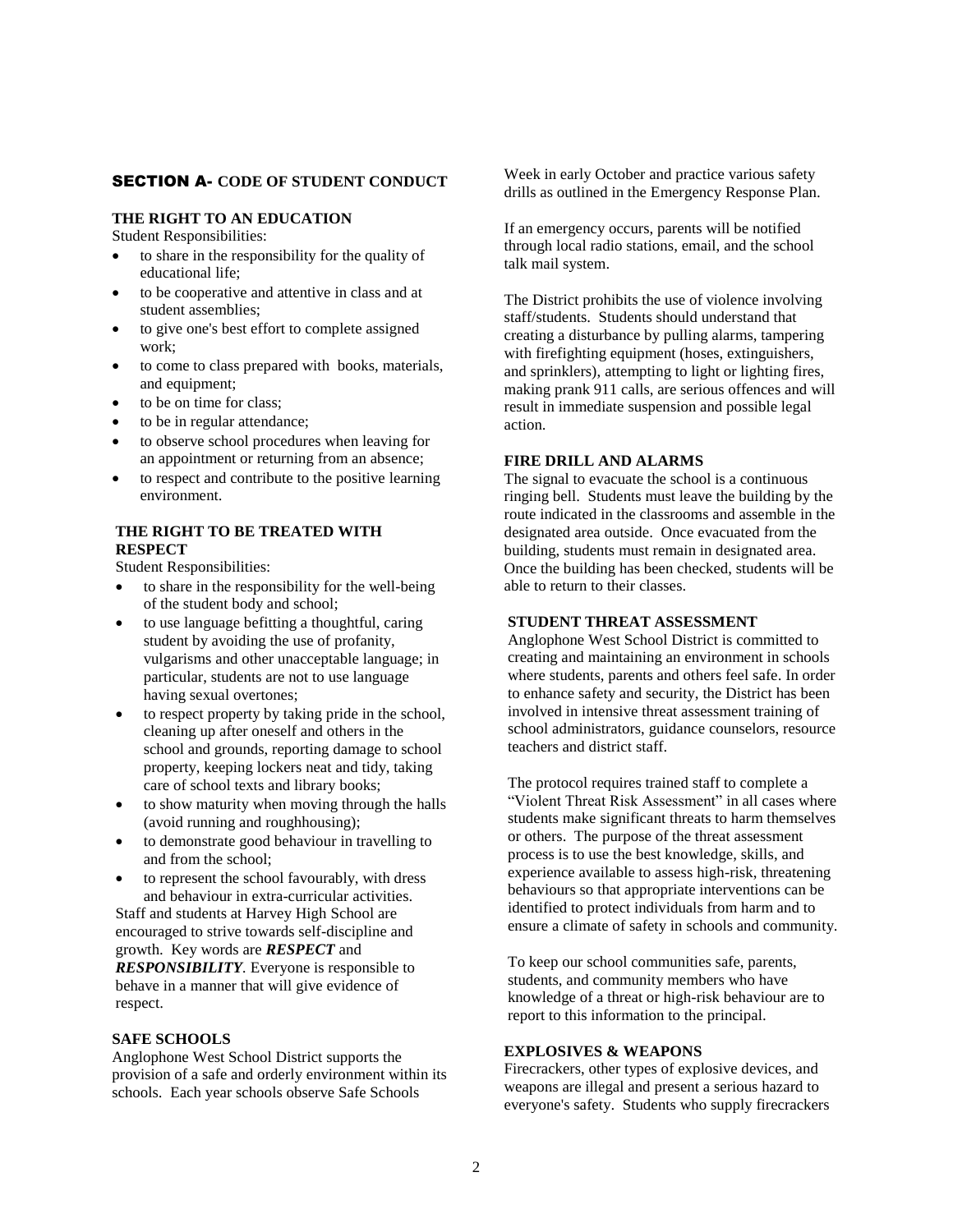to other students, who explode firecrackers (or any other explosive) on school property, or who bring weapons onto school property will face immediate suspension.

**Pocket knives may not be brought to school.**

#### **INCLUSIVE RELATIONS**

Harvey High School does not tolerate defamation or discrimination on the basis of race, ethnicity, culture, religion, intellectual/cognitive ability, or sexual orientation.

### **HARASSMENT & INTIMIDATION**

Harassment and/or intimidation are considered serious offences. Although each situation will be treated on an individual basis, any verbal, physical, racial, and/or sexual harassment and/or intimidation will not be tolerated. This includes the various types of bullying. Police may be notified for advice and investigation.

#### **SUBSTANCE ABUSE**

The use or possession of alcohol, narcotics, other restricted drugs and drug-related materials will not be tolerated. The purpose of this policy is to eliminate the use of alcohol and drugs from school life (including off campus school-sponsored events), and to provide assistance to students with alcohol and/or drug problems.

Violations of this policy can occur as follows:

- 1. Use of tobacco, e-cigarettes, or vapoisers by any student on school property;
- 2. Suspicion of use, use or possession of alcohol or illegal drugs at school or during schoolsponsored activities on and off property;
- 3. Being under the influence of alcohol or drugs at school or at school activities;
- 4. Distribution and/or selling of tobacco, ecigarettes, vaporisers, alcohol and/or drugs to students at any time.

Infractions will be dealt with as a discipline issue. Use or possession of illegal drugs or alcohol will result in immediate suspension of at least five days. The use or possession of drugs or alcohol at extracurricular events, including DANCES*,* will result in out-of-school suspension and a suspension of extracurricular privileges. Use or possession of drugs or alcohol on school-sponsored trips is considered more serious due to the requirements placed on teachers or other supervisors. The responsibility placed on supervisors to keep our students safe means we have high behavioural expectations of those students chosen to participate in these events or trips.

#### **SMOKING POLICY**

All facilities, property and vehicles at Harvey High are designated smoke-free. Grade 11 and 12 students who leave the property at noon and decide to smoke off-property **may not do so within sight** of the school. Any student who is part of a group of smokers who are in violation of this policy will be considered to be in violation as well.

### **CLOSED CAMPUS POLICY**

Harvey High has a closed campus for students in grades 6-10. This policy applies from arrival until departure after school. The exception: Grade 10 students may leave one time every two weeks with written permission from a parent or guardian for each occasion. Permission will not be granted to Grade 10 students wishing to leave on a daily basis. Should behavioural incidents occur, students in grades 10, 11 and 12 may have the privilege of leaving school property revoked for a defined period of time.

#### **SCHOOL DRESS CODE**

Students are expected to present themselves in neat and appropriate dress. This means that students' tops should cover up to mid-chest (up to arm pits) and mid-back, and must cover torso.

- 1. Tank tops with spaghetti straps or without 2 straps are not allowed.
- 2. Shorts must cover upper thigh and skirts must reach mid-thigh sitting or standing.
- 3. Layered clothing must meet the dress code (shorts under skirts, etc.).
- 4. No undergarments may be visible.
- 5. Clothing underneath sheer clothing must meet dress code.
- 6. Revealing clothing, clothing with inappropriate designs/language (especially sexual innuendo), and clothing which advertises/promotes cigarettes, alcohol, and/or drugs is not permitted.
- 7. Heavy outdoor clothing is not to be worn in classrooms (winter coats, ski pants, etc.). However, light outdoor jackets such as denim jackets, track jackets, are permitted.
- 8. Any type of hat or hood is not permitted to be worn in the building, unless in the shop (bottom of the ramp).

When in violation of dress code, students may be asked to change or cover up the clothing in question. Students may appropriately ask for clarification, and teachers may refer to dress code by violation number.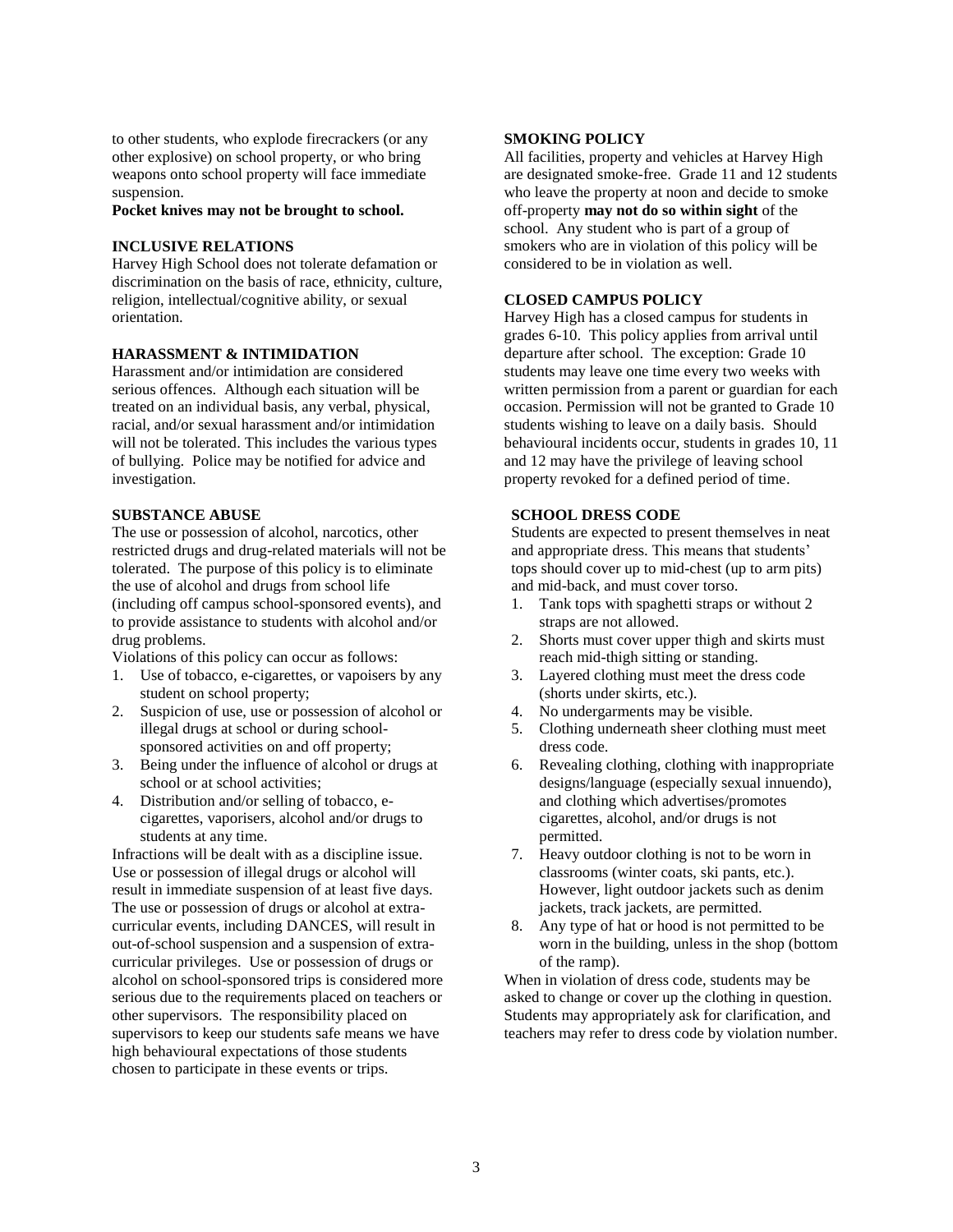#### **SCENT REDUCTION POLICY**

Many students and staff have severe, and in some cases, LIFE THREATENEING allergies to scented products. HHS enforces *Health and Safety Policy*, #18-758. Individuals are **NOT TO WEAR SCENTED PRODUCTS TO SCHOOL**, nor are they to bring scented products to the school.

### **STUDENT VEHICLE OPERATION**

On the Harvey High School property, there is a designated student parking area. It is located to the right of the school (side closest to village). Overflow parking is at the back of the parking lot. School officials are given responsibility to oversee

the behaviour of students from the time they leave for school until they arrive home at the end of the school day.

Students may drive licensed road vehicles to school as long as certain conditions are met:

- 1. The student follows school rules related to being on time.
- 2. Student drivers respect motor vehicle laws.
- 3. The student drives in a safe, cautious manner on school property.
- 4. The student registers his/her vehicle at the school office.
- 5. Student vehicles are not being used to store illegal substances on school property.
- 6. Student(s) are not hanging out in the vehicle on school property.
- 7. No students in grades 6-10 are transported at noon unless approval is given by the school administration.

If one or more of these conditions is not met, the administration may suspend the privilege of bringing the student/family vehicle to school for a period of time.

- 1. During the period of suspension, the student may not use a student/family vehicle for transportation to school. The student must travel on the school bus or arrange alternate transportation.
- 2. This ban on vehicle use would include attendance at after hour extra-curricular school events, such as dances, games and practices.
- 3. For the purpose of clarification, the student may return to the school property after hours to pick up a sibling or to visit the Community Library.
- 4. In the event of an appointment scheduled during the day which may necessitate vehicle use, the student or parent should clear this with the administrators in advance.

5. In addition, if circumstances warrant, an incident may be reported to the RCMP.

If the given ban on vehicle use is not respected, further disciplinary action would be taken.

### **ALL TERRAIN VEHICLES, SNOWMOBILES**

Students are not allowed to bring these vehicles to school. Permission to work on these vehicles in the school automotive shop may be granted on an individual basis.

### **P.D.A. POLICY (Public Display of Affection)**

This policy addresses public displays of affection among students. In a public institution, reasonable limits will protect the right of other individuals to feel comfortable in the presence of couples. Students may not interact in ways that would be unacceptable in other public institutions, such as places of work, worship, or business. There are consequences for such behaviour, from an initial warning to eventual suspension

### **PERSONAL ELECTRONIC DEVICE POLICY:**

- 1. Personal electronic device are permitted during transition, breaks and noon.
- 2. Personal electronic device use is not permitted in class unless teacher permission granted.
- 3. Playing games on personal electronic device during class time is not permitted.
- 4. Researching using personal electronic device is not permitted.
- 5. Personal electronic device used as musical device must have pre-made playlist. Device to be on desk while in use.
- 6. Headphone education to be shared regarding sharing of equipment.
- 7. Headphones are permitted in hallways. Both headphones to be removed when communicating with adults.
- 8. Headphone volume must be low enough to hear PA announcements or talking.
- 9. Photos, audio recording and videos are prohibited.
- 10. Personal computers are not to be permitted.

# **COMPUTER USE POLICY**

### **Personal laptops are not permitted at school.**

Each September, students are asked to sign off on Policy 311, the *Computer Use Policy*. This policy provides guidelines about acceptable use of computers at school. If a student violates this policy, the student will lose the privilege of using school computers for a period of time – possibly leading to loss of academic credit.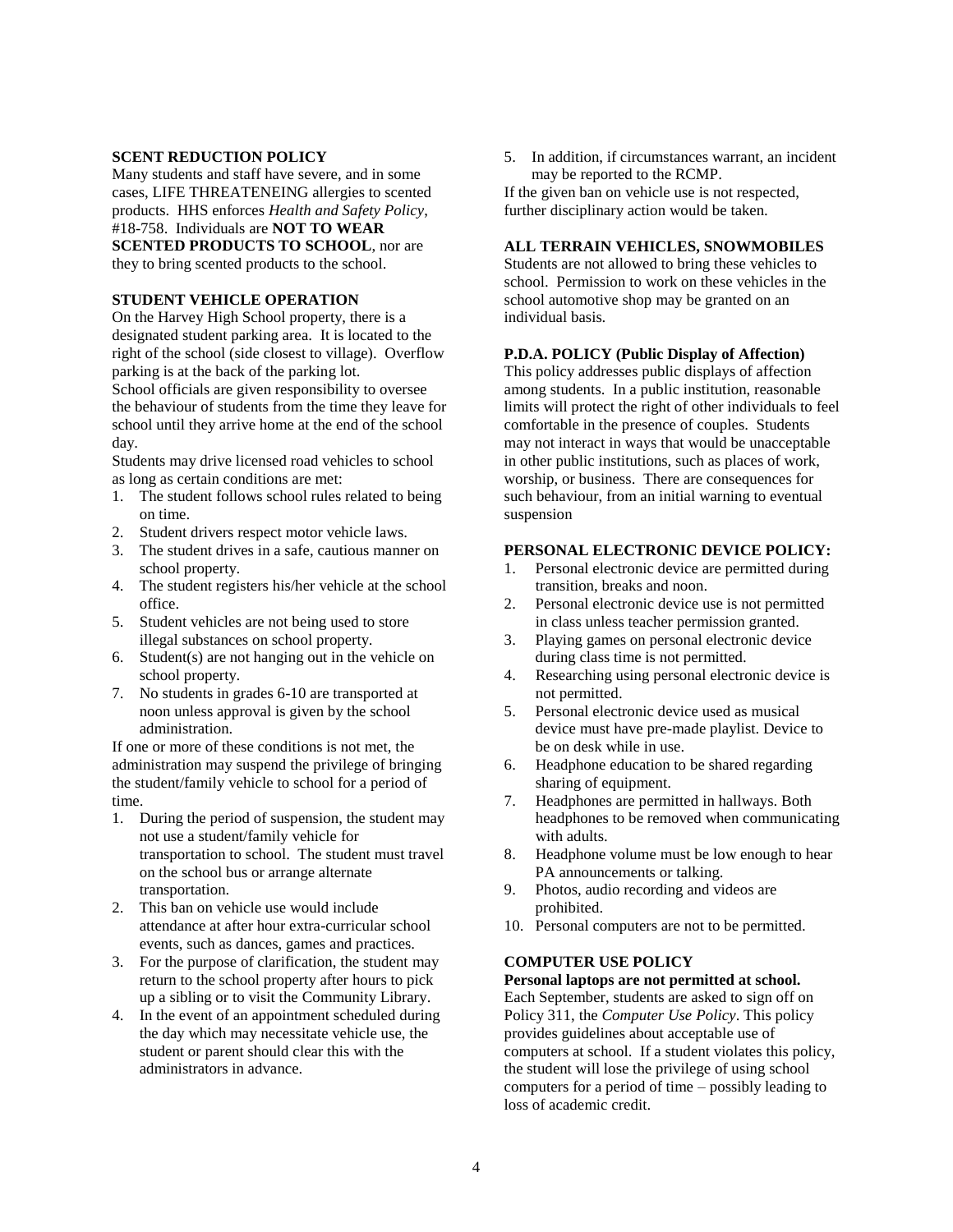Personal computers may not be brought to school. This is Education and Early Childhood Development policy.

### **SCHOOL DANCES**

Approximately eight school dances are held during the school year. School staff, parents and community volunteers supervise dances under the following regulations:

- 1. Students absent from school on dance day will not be admitted to the dance. Appointments are an exception.
- 2. Students, who are suspended from school during the time a dance is held, will NOT be permitted to attend that dance.
- 3. Students may not attend dances when disciplinary consequences are outstanding.
- 4. Dances are open to students of HHS and McAdam High School and their escorts.
- 5. Escorts who do not attend either school must be 19 years of age or under and must be signed in at the door. Students may sign in only ONE escort per dance and will be held responsible for the escort's behaviour.
- 6. Once students have entered, they may NOT leave and re-enter the dance. There will be NO admission after an announced time.
- 7. Students who choose to attend dances will be subject to alcohol-testing if they are suspected of having consumed alcohol.
- 8. Students or escorts who are believed to have consumed alcohol, or any other prohibited substance, will not be allowed into the dance. If admitted, they will be removed from the dance without refund. Parents and/or RCMP will be notified of the incident and be required to pick up the student. Students will be suspended from extra-curricular activities for a period of time, their parents will be informed of the incident and an **out-of-school suspension of at least five days will be given.**
- 9. Unruly behaviour will result in a suspension from future dances along with appropriate disciplinary action. Behaviour expectations at extra-curricular activities are like expectations during the regular school day.
- 10. Coats must be checked before entering the gymnasium. A coat check will be established in an appropriate location for each dance.

### **RESPECT FOR SCHOOL PROPERTY**

Students are expected to treat equipment, materials and school property with respect. Students who intentionally damage school property will be

expected to pay for the cost of repair or replacement, and face possible suspension and legal action.

### **VISITORS**

Students are required to obtain permission from the school administration before inviting friends to the school. All persons not enrolled, working, or affiliated with the school must register at the Administration Office for identification purposes.

# **FAILURE TO MAINTAIN CODE OF CONDUCT**

The failure of a student to maintain the code of conduct will result in a progressive discipline procedure being implemented by the school staff. This may involve direct intervention by the teacher (warning, short timeout, noon hour or after school reporting, teacher-student meeting, contact with parent or guardian) or referral to the school administration.

### **AFTER SCHOOL DETENTION**

After School Detention (ASD) is a one-hour supervised study hall after school, Monday to Thursday. Any teacher or the Administration may assign a student to ASD. Parents/guardians will be notified. Lack of cooperation with ASD may result in a suspension from school with ASD served upon return.

# **SUSPENSIONS**

Administrators may issue suspensions of varying lengths for inappropriate behaviour. Regardless of a student's previous history, severe misconduct will result in an immediate out-of-school suspension. HHS has instituted a **Discipline Continuum** to track discipline consequences given and to ensure that progressively greater consequences are given if adverse behaviours are not changing. During suspensions no extra-curricular activity is permitted. During this time, the student is **not** allowed on school property without special permission. In the event of a school holiday or weather day, suspension will be served on the next school day.

### **STUDENTS IN LEADERSHIP POSITIONS**

There are a number of student leadership positions. This includes elected and appointed positions of trust or positions for which one may be selected. Examples of these leadership positions include: SRC executive positions, Grad Class executive positions, Yearbook or Safe Grad executive positions, mentors working with younger students, student coaches, and students selected for specials programs. We value highly the work done by these students and are proud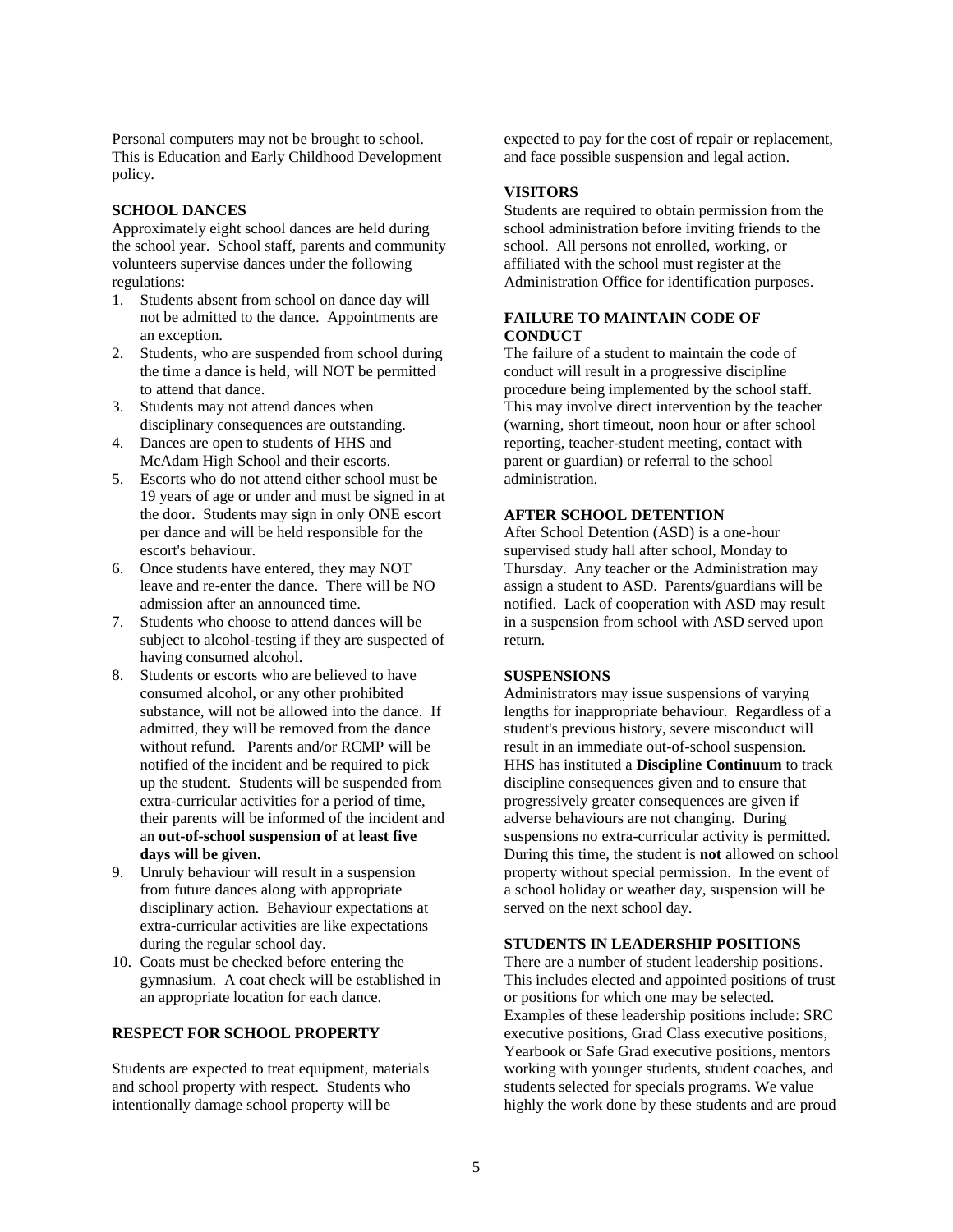of the contribution made by these outstanding student leaders. With these positions of leadership and privilege, however, comes responsibility. These students are role models and representatives of our school and community. For serious behavioural infractions, in addition to assigned consequences, a loss of that leadership position for the remainder of the year would result. If the serious infraction happens late in one year, this penalty may carry over into the following school year.

# SECTION B- **ATTENDANCE AND EVALUATION**

### **ATTENDANCE POLICY**

Preamble**:** It is important for all students to attend school regularly so that maximum benefit can be received from the education provided. The Education Act of the province requires that students attend regularly, except in case of illness or other unavoidable cause. The Act gives to parents the responsibility for ensuring that their children attend regularly. There is a need to increase the level of responsibility for attendance accepted by each student – particularly by high school students. This policy is intended to address absences, lates, and sign-outs. The school must be made aware of any circumstances affecting the attendance of any student.

**Absences** - Parents are encouraged to notify the school before 8:15 am when students are going to be absent. If this is not done, students will be expected to present a dated excuse, signed by a parent/guardian, to their homeroom teachers on the day they return to school.

**Lates** - When students arrive at the school **after** middle school homeroom period or after the beginning of high school period one, they must signin at the office. Students arriving late three or more times per month will be issued an ASD.

**Sign-outs –** All students who leave the school property before dismissal must sign out at the Administration Office by having their parent visit the office. If the parent is not present, students must present a note, signed and dated by a parent or guardian. If a student has forgotten the note, then contact must be made with a parent/guardian in the presence of a staff member before any sign out will be approved. Parents may phone the school to authorize their child's signing out. Students must obtain permission from Principal, Vice-Principal, Guidance, or Homeroom teacher to sign-out for unforeseen circumstances. Students who sign themselves out will be considered absent without permission and will be subject to consequences. High school students in grades 11 or 12 may leave the property during the lunch period without signing out. Students in grades 6-10 have a closed campus.

**Extended absences**- Any extended absences planned by the family should be discussed in advance with the school administration. When planning family vacations during school days, students are responsible to complete any work missed during that absence. A homework buddy should be arranged to facilitate the collection of missed work and notes. Teachers will not be asked to provide packages of work for students. The school must be made aware of any circumstances affecting the attendance of any student.

**Extra-curricular participation**- Students who are absent from school are not eligible to participate in extra-curricular events or activities on that day. Exceptions would be made for medical appointments. For those signing in after noon, permission to participate must be sought from administration.

### **MISSED TESTS AND EXAMINATIONS**

.

- 1. Students who are absent and miss a previously announced test will write the test on the day they return. Exceptions must be approved by the teacher.
- 2. Students who are absent for exams, without the permission of administration, will be assigned the mark of zero.

3. Students should arrange a buddy system to have notes and assignments forwarded to them while absent. Students will be responsible for work completed while they were absent. Teachers and administrators will arrange tutoring during extended medical absences.

#### **LATE ASSIGNMENT POLICY GR. 9-12**

Students are responsible for completing assigned work at an acceptable standard (outcomes met) in the time allotted by subject teachers. Assignments are due at the beginning of the subject's class on the deadline day. Assignments are considered late for students with an unexcused absence from school. Students failing to complete assignments by the subject teacher's communicated deadline are subject to the following consequences:

- 1. 1 day late- once graded, the assignment will be valued at 90% (multiplied by .90) of the original mark.
- 2. After first parent contact, once graded, the assignment will be valued at 80% (multiplied by .80) of the original mark.
- 3. After second parent contact, once graded, the assignment will be valued at 70% (multiplied by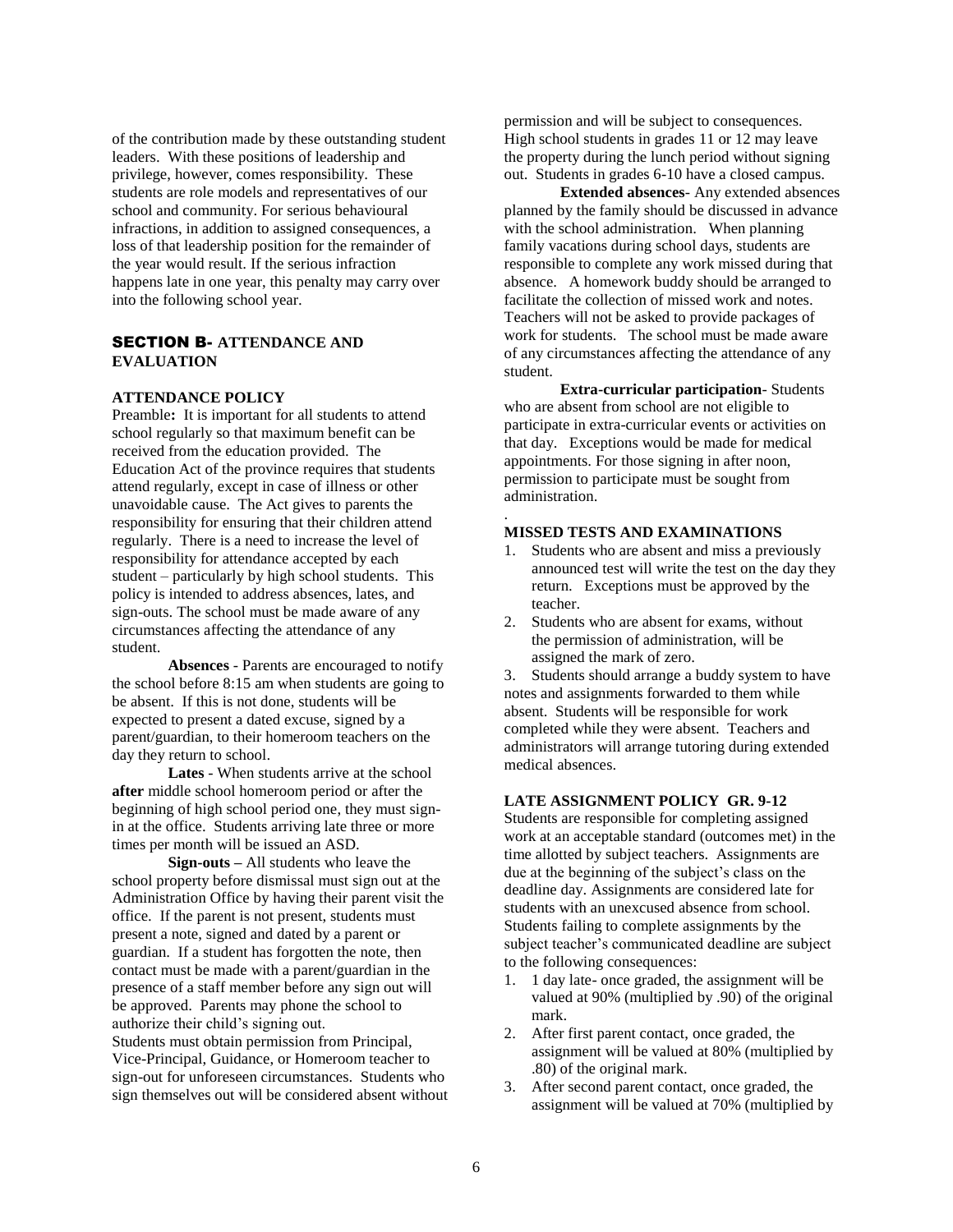### .70) of the original mark.

On second contact, the teacher will stipulate the final due date. Assignments will not be accepted once final due date has passed.

#### **EVALUATION POLICY GRADES 6, 7, & 8**

60% of outcomes within subject strand(s) must be at a minimum of 3. This standard must be achieved in Language Arts, Math, 2 core subjects (Science, Social Studies, PIF/FILA), as well as, 3 of the remaining subjects (Art, Health, Music, Physical Education, Technology).

### **EVALUATION POLICY GRADES 9-10**

The pass mark is 60% in each course. Mid-term reports will be issued mid-way through each semester (November and April). The minimum number of 10 assessments per semester should be given. Exams may represent up to 20% of the student's marks. Students must write the exams associated with their courses or forfeit these marks unless Administration is notified in advance and an appropriate medical certificate is provided. Grade 9 students must pass Mathematics and Language Arts and fail not more than 2 subjects in order to be promoted to grade 10. Grade 10 students will be promoted on a course by course basis. For example, if Math 10 is failed, it must be re-taken the next time the course is offered. Courses may be retaken in Summer School.

#### **EVALUATION POLICY GRADES 11-12**

The pass mark for all courses is 60%. Mid-term reports will be issued mid-way through each semester (November and April). The minimum number of 10 assessments per semester should be given. Exams may represent up to 30% of the student's marks. Students must write the exams associated with their courses or forfeit these marks unless Administration is notified in advance and an appropriate medical certificate is provided.

#### **ACADEMIC EXCELLENCE**

Each year students who demonstrate academic excellence are recognized for that effort. In middle level, academic excellence is given if a student has earned a rating of  $3+ - 4+$  on 21/29 strands and a rating of 3 on the remaining 8/29. Middle level students receive a certificate each year. For academic excellence throughout grades 6-8 a 4" Gold on Gold 'H' is awarded in grade 8. In high school, academic excellence is an 85% average. Each year a certificate is given. In grade 12, a 6" Gold on Gold letter 'H' signifies academic excellence throughout high school.

### SECTION C- **STUDENT SERVICES**

**GUIDANCE SERVICES** - Mrs. Joelle Gillespie Counseling services are provided to assist students with their personal, academic, and career development needs. Students are encouraged to make use of these services by requesting appointments. Services available are: academic planning, career exploration, responsive personal counseling, referrals to social agencies, and postsecondary education information

#### **RESOURCE PROGRAM – Mrs. Cynthia Drummond and Ms. Julia Parra**

The Resource Program functions as a support to the regular classroom. The Resource team includes the classroom teacher, the Resource teacher, and educational assistants who together design a program to meet the learning needs of individual students. This is accomplished by adapting a variety of learning materials and strategies designed to enhance the learning process.

#### **TRANSPORTATION**

The Anglophone West School District Transportation Office schedules all bus routes and stops. Concerns regarding routes and/or stops should be directed to the Transportation Office at 453-5454. All students are required to use the school bus serving their area. Requests for transportation on buses other than that serving their area will **not** be approved, except in emergency circumstances. Bus drivers are authorized to make regularly scheduled stops only. Students are expected to behave in an orderly manner at all times while on a school bus. They are to be seated when riding the bus and must follow the driver's instructions. Individuals who misbehave on school buses will have their transportation privileges suspended.

#### **LOCKERS**

Each student will be provided with one locker in the school and one combination lock. There is a \$5.00 replacement fee for lost locks. These lockers remain the responsibility and property of the school and are subject to inspection/search at any time to ensure a safe and secure learning environment. Students are cautioned not to share their combination with others and should ensure their lock is secure before leaving the locker. The school is not responsible for theft of personal belongings from lockers. Students should inform the Administration of any damage that occurs. Students found misusing or damaging their locker privilege will have it revoked for an indefinite period of time. Damage costs are the responsibility of the student.